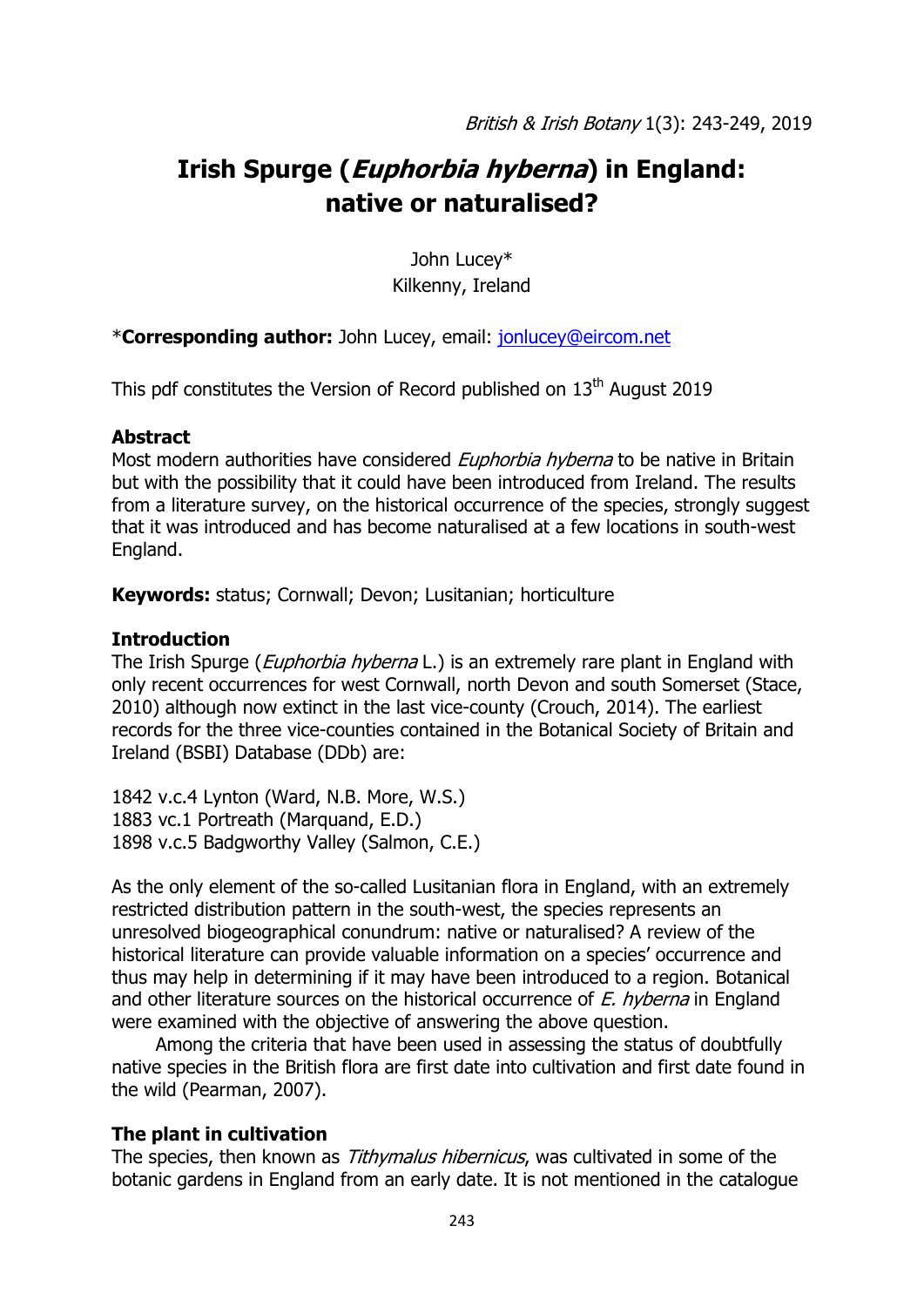of plants in the Botanic Garden at Oxford in the mid-seventeenth century (Anonymous, 1648) by its first director Jacob Bobart (1599-1680). However, a decade later it is listed in the updated catalogue of the plants there (Stephanus & Brouneus, 1658) wherein it is marked with an asterisk (\*) to denote it as a 'non descript', i.e. not previously noted by any other English authors having been acquired from another country. There is a dried specimen, in the Oxford University Herbaria, labelled as *Tithymalus latifolius Hispanicus* without location and date which was collected by Jacob Bobart the Younger (1641-1719).

A specimen, collected in the south of Ireland, was sent by Dr William Stephens, Professor of Botany at Dublin University, to Eltham Garden in Kent, belonging to James Sherard (1666-1738) brother of the celebrated botanist William Sherard (1659-1728), where it flowered in 1729. The specimen was drawn and engraved by Johan Jacob Dillenius (1684-1738), the German botanist who settled in England and who later became professor at Oxford, and illustrated (Fig. 1) in his catalogue of the rare plants growing there (Dillenius, 1732).

Euphorbia hyberna was growing in the Chelsea Physic Garden, established since 1673, in 1731 (Rand, 1733) and was also cultivated at Kew later in the eighteenth century (Aiton, 1789). It was not among the plants cultivated at the Cambridge Botanic Garden towards the close of the eighteenth century (Donn, 1796) but was listed as a British, as well as an Irish, species a few years later (Donn, 1800) and yet in an edition of the same catalogue printed almost 50 years later it was listed as only native to Ireland (Donn et al., 1845).

By the second decade of the nineteenth century it was said to be generally cultivated in private gardens in the London area and listed as a British species (Sweet, 1818). John Claudius Loudon (1783-1843) in his exhaustive catalogue, of the third decade of the nineteenth century, lists it also as a native of Britain (Loudon, 1830). At the close of the century it was growing at the Botanical Garden (Victoria Park) in Bath (Milburn, 1898).

Philip Miller (1691-1771), who was gardener of the Botanic Garden at Chelsea, said of the plant that it "grows wild in several Parts of *Ireland*, where it was formerly much in Use among the Natives of that Country, and was the chief Physic used by them for all Distempers" (Miller, 1740). On its propagation, he adds that it is rarely preserved except in botanic gardens for the sake of variety and that it will thrive in almost any soil or situation. However, interestingly, he does allude to it being planted in the wild where it will thrive in wooded areas, namely "This may be planted in Wildernesses, where it will thrive very well under the Drip of Trees, and will serve to fill up in such Places where few other better Plants will live."

As well as the specimen sent to Eltham in the 1720s, many other samples of E. hyberna were dispatched from Ireland to England through the centuries. For example, John Templeton (1766-1825) sent fresh specimens to the botanical artist James Sowerby (1757-1822) from which he made an illustration for *English botany:* or, coloured figures of British plants (Plate dated July 1, 1804) and to which the eminent botanist and founder of the Linnean Society, James Edward Smith (1759- 1828), added in the text "We have never been lucky enough to see English specimens". Even down to the late nineteenth century, specimens were still being sent, e.g. a specimen was sent from county Cork to the Lincolnshire Gardeners' Association which was exhibited at their monthly meeting in June 1885 (Anonymous, 1885).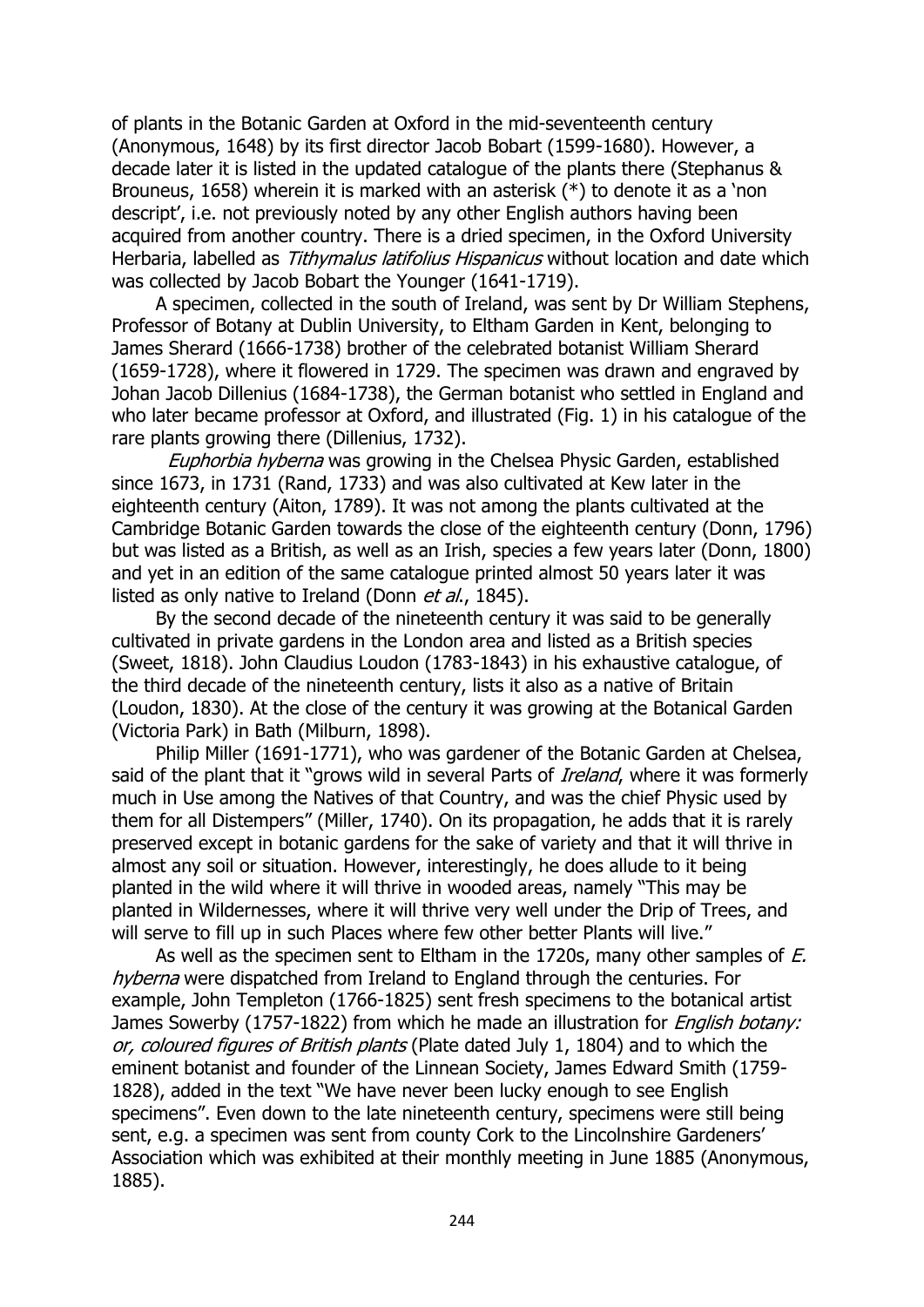

### **Figure 1. The specimen of Irish Spurge, as illustrated in Dillenius (1732), sent from Ireland which flowered at Eltham Garden in 1729**

That the species will only produce viable seeds under certain circumstances is amply illustrated by the experience of Arthur Wilson Stelfox (1883-1972) who collected a specimen from county Kerry in 1899, when just 16 years of age. This plant moved with him, from garden to garden, over a long period but only flowered and set seed when he moved from Dublin to Newcastle in the north of Ireland in 1956 (Stelfox, 1963). Although it has been classed as an extremely useful garden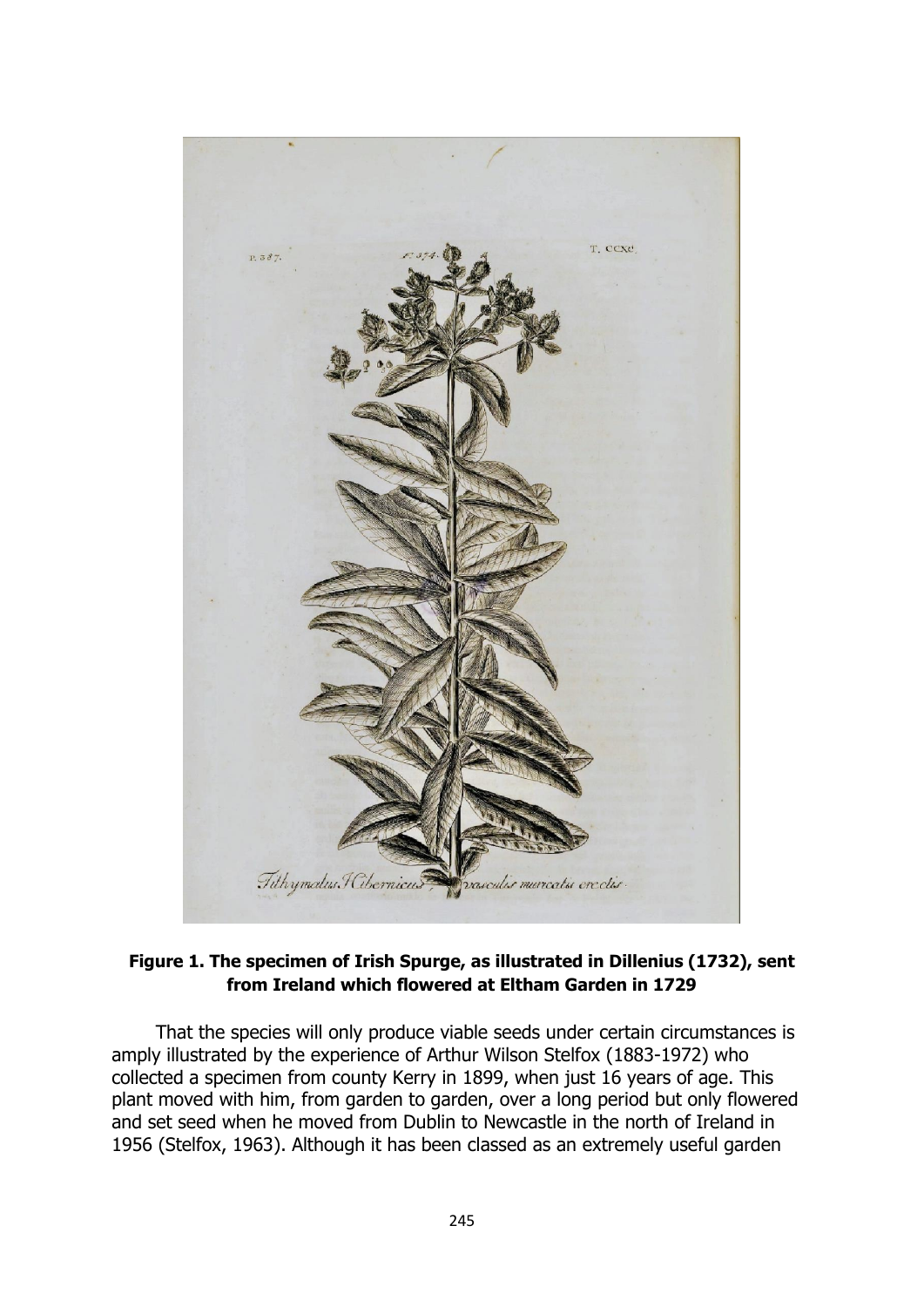plant which is easy to maintain (Wyse Jackson, 2006) E. hyberna will, nonetheless, only thrive in base-poor soil conditions and is not a widely cultivated plant today.

### **The plant in the wild**

Rare plants were noticed from an early time in England. For example, Matthias De Lobel (1538-1616), botanist to King James I, was aware of a spurge then known as Esula major – now Euphorbia villosa – in a wood near Bath belonging to Dr John Coltes (Lobel, 1576). The Irish Spurge is not mentioned as occurring in England by Lobel (1576), John Parkinson (1640), William Howe (Anonymous, 1650), Christopher Merrett (1667) and John Ray (Raius, 1690) nor in William Turner's Libellus de re herbaria novus of 1538 (Jackson, 1877), Gerrard's herball (Gerarde & Johnson, 1636) and the later herbal of John Hill (1756). Some of these early writers would have been aware of its medicinal use in Ireland where it was also employed for poaching salmon in rivers. John Ray (1627-1705), for example, had two medical correspondents there who wrote him later regarding the plant in 1697 (Derham, 1718) which he had included as occurring *In Hibernia* in the 1690 and 1696 editions of his work. The Irish Spurge was known to these early botanists as Tithymalus hibernicus, e.g. William Howe (1620–1656) in his anonymous catalogue *Phytologia* Britannica (Anonymous 1650), but was assigned to *Euphorbia hyberna* by Linnaeus (Linnæus, 1753) who gave its habitats as Ireland, Siberia, Austria and the Pyrenees.

It was also commonly known in England as the Winter Spurge (e.g. Lindley, 1849; Ogilvie, 1871) an obvious mistake in interpretation of the specific name! It is noteworthy that it is not mentioned along with the six species of *Euphorbia* listed in the eighteenth-century *English flora* (Weston, 1775). Unlike in Ireland the plant has no tradition of application in medicine and use as a fish poison. An early Irish herbal, by the clergyman-naturalist John K'Eogh (1681-1754), lists it as a powerful purging medicine among other virtues (K'Eogh, 1735). It is particularly noteworthy that in the mid-eighteenth century the species was only known to grow "naturally in Ireland, from whence the roots have been brought to England" and "may be planted in Wildernesses" though "indeed is rarely preserved but in Botanic Gardens" (Miller, 1740; 1768).

The plant was reported as occurring in Kent, between Sittingbourne and Faversham (Hasted, 1798) in the late eighteenth century. However, that dubious record as well as two others, reported from Middlesex and Herts., were thought to be misnamed for *E. platyphyllos* (Watson, 1849). Up to the time of publication of Hewett Cottrell Watson's (1804-1881) second edition of Topographical botany, the plant was only known from north Devon (Watson, 1883) albeit in the same year it was discovered in Cornwall followed a decade and a half later in Somerset. Despite some early references to the plant in the wild, the first unequivocal record comes as late as 1842. Watson claimed to have found  $E$ , *hyberna* in the autumn of 1833 in Devon, in woods about Leemouth or Linton, but says he misidentified it as *E. pilosa* at the time (Watson, 1849). Having remained unnoticed, by local and visiting botanists, in Devon for so long must cast grave doubts on the species' indigenousness.

## **Conclusions**

From the literature sources, it can be established that the species was not known from any of its recently verified three vice-counties down to the mid-1830s (e.g.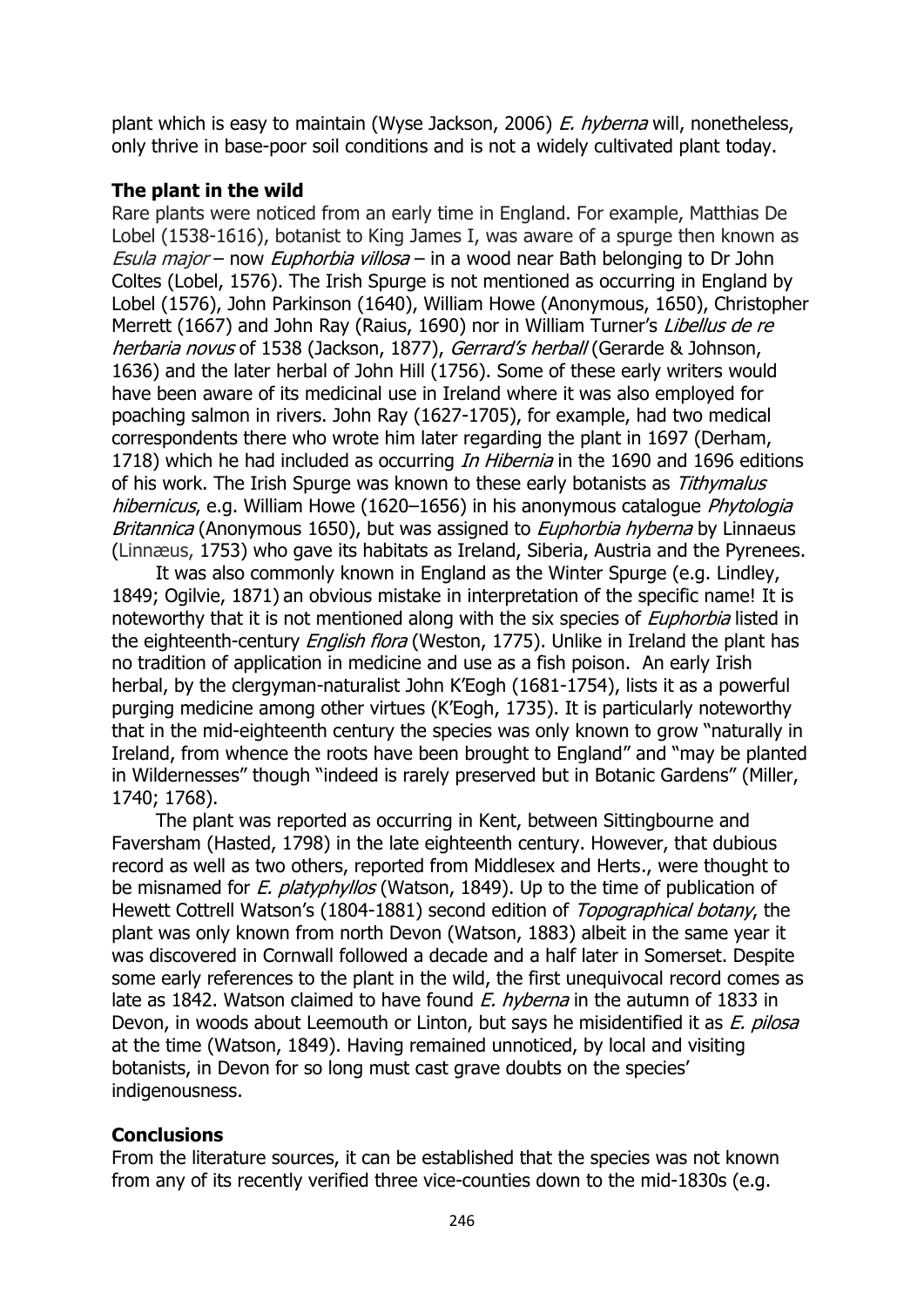Watson, 1835) but was recorded for north Devon shortly afterwards (Hore, 1842) and found in west Cornwall in 1883 (Anonymous, 1884; Marquand, 1884). It is also interesting to note that in the year it was first recorded in Somerset, in the Badgworthy Valley, it was already flowering at the Botanical Garden in Bath (Milburn, 1898). Thus, the first verified reporting of  $E$ . hyberna in the wild in England, at Lynton in Devon, was in 1842 more than a decade after the publication of Flora Devoniensis wherein seven Euphorbia spp. had been recorded for the county (Jones & Kingston, 1829).

Most modern authorities have considered the species to be native in Britain but with the possibility that it could have been introduced from Ireland (Preston et al., 2002). Recently it has been regarded as naturally occurring in south-west England, having recolonised in post-glacial times from refugia in areas of northern Spain and southern France, as suggested by palaeodistribution modelling and phylogeographical studies (Beatty et al., 2015). However, the aspect of its indigenousness is not supported by the findings from the literature review which has established the first date into cultivation and first date found in the wild for the plant in England. The documentary evidence presented here would strongly suggest that the plant was most probably introduced into some places in England and has survived in the two vice-counties where the habitat was suitable. Thus, it would appear that  $E$ . hyberna has become naturalised in south-west England where climate, soil and other habitat conditions are suitable for growth.

#### **References**

Aiton, W. 1789. Hortus Kewensis. Vol. II. London: Printed for George Nicol.

- Anonymous. 1648. Catalogus plantarum horti medici Oxoniensis. Oxoniensis: Henricus Hall.
- Anonymous. 1650. Phytologia Britannica natales exhibens indigenarum stirpium sponte emergentium. Londini: Octaviani Pulleyn.
- Anonymous. 1884. A Botanical Find. Cornish Telegraph 13 March: 3.
- Anonymous. 1885. Lincolnshire Gardeners' Association. *Lincolnshire Chronicle* 19 June: 5.
- Beatty, G.E., Lennon, J.J., O'Sullivan, C.J. & Provan, J. 2015. The not-so-Irish spurge: Euphorbia hyberna (Euphorbiaceae) and the Littletonian plant 'steeplechase'. Biological Journal of the Linnean Society 114: 249–259.
- Crouch, H.J. 2014. Somerset Rare Plant Register account: Euphorbia hyberna. Somerset Rare Plants Group. [online]. [Accessed on 18 May 2018]. Available at: [http://www.somersetrareplantsgroup.org.uk/new-rare-plant](http://www.somersetrareplantsgroup.org.uk/new-rare-plant-register/extinct-species-list-2014/)[register/extinct-species-list-2014/](http://www.somersetrareplantsgroup.org.uk/new-rare-plant-register/extinct-species-list-2014/)
- Derham, W. 1718. Philosophical letters between the late learned Mr. Ray and several of his ingenious correspondents. London: Printed by William and John Innys.
- Dillenius, J.J. 1732. Hortus Elthamensis seu plantarum rariorum. Londini: Sumtibus Auctoris.
- Donn, J. 1796. Hortus Cantabrigiensis. Cambridge: Printed by John Burges.
- Donn, J. 1800. *Hortus Cantabrigiensis.*, Cambridge: University Press.
- Donn, J., Pursh, F., Lindley, J., Sinclair, G. & Don, P.N. 1845. Hortus Cantabrigiensis. London: Longman & Co.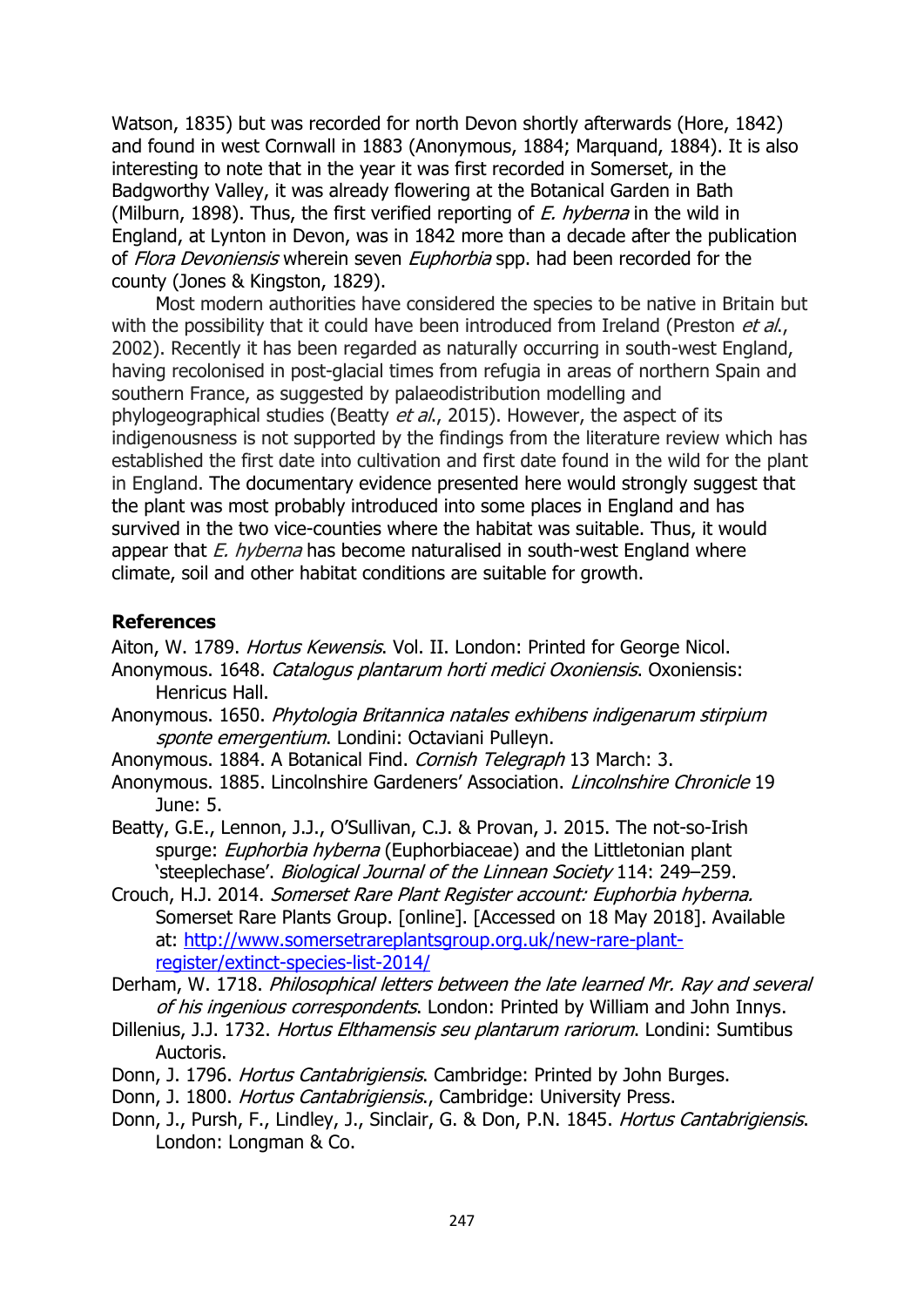Gerarde, J. & Johnson, T. 1636. The herball or generall historie of plantes. Vol. I., London: Adam Islip, Joice Norton & Richard Whitakers.

Hasted, E. 1798. The history and topographical survey of the county of Kent. Vol. VI. Canterbury: Printed by W. Bristow.

Hill, J. 1756. The British herbal. London: Printed for T. Osborne & J. Shipton.

- Hore, W.S. 1842. List of plants found in Devonshire and Cornwall, not mentioned by Jones in the Flora Devoniensis, with remarks on the rarer species. Phytologist 10: 160-164.
- Jackson, B.D. 1877. Libellus De Re Herbaria Novus, by William Turner, originally published in 1538. London: Privately printed.
- Jones, J.P. & Kingston, J.F. 1829. Flora Devoniensis. London: Longman, Rees, Orme, Brown, & Green.
- K'Eogh, J. 1735. Botanalogia Universalis Hibernica. Corke: George Harrison.

Lindley, J. 1849. Medical and œconomical botany. London: Bradbury & Evans.

Linnæus, C. 1753. *Species plantarum*. Tom. I. Holmiæ: Laurentii Salvii.

Lobel, de M. 1576. Sev Stirpium Historia. Antverpiæ: Christophori Plantini.

Loudon, J.C. 1830. Hortus Britannicus. A catalogue of all the plants indigenous, cultivated in, or introduced to Britain. London: Longman, Rees, Orme, Brown, & Green.

Marquand, E.D. 1884. Euphorbia Hiberna (Irish Spurge) in Cornwall. Transactions of the Penzance Natural History and Antiquarian Society 1: 438.

- Merrett, C. 1667. Pinax rerum naturalium Britannicarum. Londini: Cave Pulleyn.
- Milburn, J. 1898. Victoria Park. Bath Chronicle and Weekly Gazette 7 April: 5.

Miller, P. 1740. The second volume of the gardeners dictionary. London: Printed for the author.

- Miller, P. 1768. The gardeners dictionary. London: Printed for the author.
- Ogilvie, J. 1871. The imperial dictionary. Vol. II. London: Blackie & Son.
- Parkinson, J.1640. Theatrum botanicum. London: Printed by Tho. Cotes.
- Pearman, D.A. 2007. 'Far from any house' assessing the status of doubtfully native species in the flora of the British Isles. Watsonia 26: 271-290.
- Preston, C.D., Pearman, D.A. & Dines, T.D. (compilers and editors). 2002. New atlas of the British and Irish flora. Oxford: Oxford University Press.
- Raius, J. 1690. Synopsis methodica stirpium Britannicarum. Londini: Sam. Smith.
- Rand, I. 1733. A catalogue of the fifty plants from Chelsea–Garden, presented to the Royal Society by the Company of Apothecaries, for the Year 1731. Philosophical Transactions 38: 1-4.

Stace, C. 2010. New flora of the British Isles. Cambridge: Cambridge University Press.

- Stelfox, A.W. 1963. Does the Irish spurge (*Euphorbia hyberna* L.) produce viable seeds when grown in a garden? *Irish Naturalists' Journal* 14: 123.
- Stephanus, P. & Brouneus, G. 1658. Catalogus horti botanici Oxoniensis. Oxonii: G. Hall.
- Sweet, R. 1818. Hortus suburbanus Londiensis. London: Printed for James Ridgway.

Watson, H.C. 1835. The new botanist's guide to the localities of the rarer plants of Britain. Vol. I. England and Wales. London: Longman, Rees, Orme, Brown, Green, & Longman.